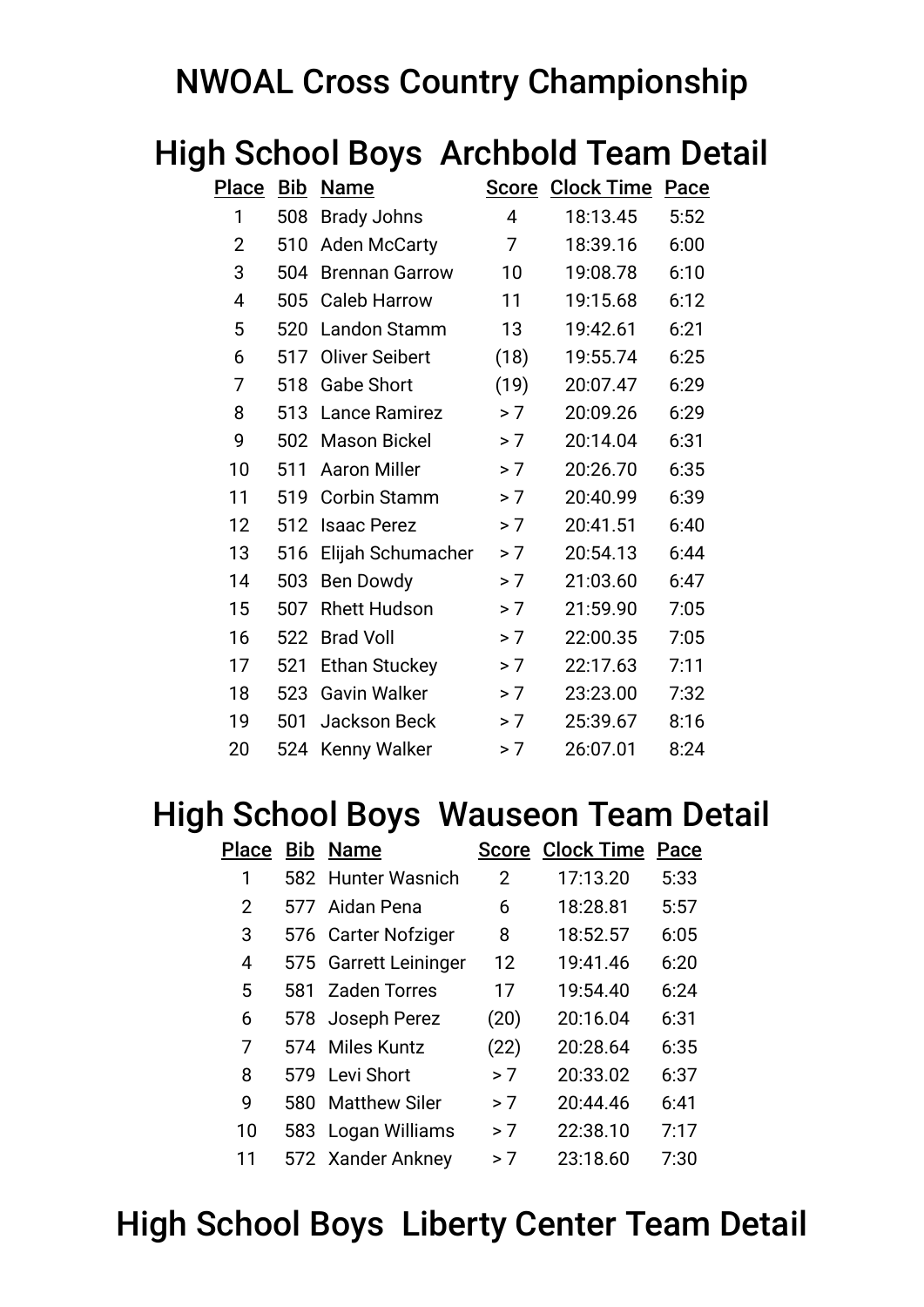|              | Place Bib Name        |    | <b>Score Clock Time Pace</b> |      |
|--------------|-----------------------|----|------------------------------|------|
| $\mathbf{1}$ | 557 Kenny Miles       | 5  | 18:25.24                     | 5:56 |
| 2            | 556 Matthew Marlow    | 9  | 18:59.70                     | 6:07 |
| 3            | 553 Derek Dulle       | 14 | 19:50.47                     | 6:23 |
| 4            | 558 Cody Minnich      | 15 | 19:52.20                     | 6:24 |
| 5.           | 555 Vincent Gutierrez | 26 | 21:05.10                     | 6:47 |

#### High School Boys Bryan Team Detail

|    |     | Place Bib Name         |      | <b>Score Clock Time Pace</b> |      |
|----|-----|------------------------|------|------------------------------|------|
| 1  |     | 536 Joshuah Taylor     | 1    | 16:46.46                     | 5:24 |
| 2  |     | 527 Xander Fackler     | 3    | 17:29.14                     | 5:38 |
| 3  |     | 525 Dakota Brandeberry | 25   | 20:54.17                     | 6:44 |
| 4  | 531 | <b>Blake Grube</b>     | 28   | 21:14.08                     | 6:50 |
| 5  |     | 537 Tyler Wolff        | 29   | 21:16.44                     | 6:51 |
| 6  |     | 532 Carter Jack        | (34) | 22:47.90                     | 7:20 |
| 7  |     | 530 Wyatt Garza        | (36) | 23:45.28                     | 7:39 |
| 8  |     | 526 Chase Fackler      | > 7  | 24:42.60                     | 7:57 |
| q  |     | 534 Dawson Moore       | > 7  | 25:00.02                     | 8:03 |
| 10 |     | 528 David Foust        | > 7  | 26:35.94                     | 8:34 |
| 11 |     | 533 Jacob McVay        | > 7  | 27:48.13                     | 8:57 |
|    |     |                        |      |                              |      |

#### High School Boys Delta Team Detail

| Place | Bib | <b>Name</b>            | Score | <b>Clock Time</b> | Pace |
|-------|-----|------------------------|-------|-------------------|------|
| 1     | 549 | <b>Daniel Sintobin</b> | 21    | 20:22.61          | 6:34 |
| 2     |     | 545 Tristan Mlynarek   | 23    | 20:42.93          | 6:40 |
| 3     | 548 | <b>Brodey Roth</b>     | 24    | 20:52.47          | 6:43 |
| 4     | 541 | <b>Brady Creps</b>     | 27    | 21:05.59          | 6:47 |
| 5     | 544 | <b>Blake Hilton</b>    | 31    | 21:33.04          | 6:56 |
| 6     | 543 | <b>Konnor Hawkins</b>  | (32)  | 21:36.35          | 6:57 |
| 7     | 540 | <b>Ethan Cone</b>      | (33)  | 21:43.70          | 7:00 |
| 8     | 546 | <b>Brady Morr</b>      | > 7   | 22:22.40          | 7:12 |
| 9     | 538 | Felipe Aranjo          | > 7   | 24:29.13          | 7:53 |
| 10    |     | 542 Caiden Etter       | > 7   | 25:25.22          | 8:11 |
| 11    | 539 | <b>Gabe Cansky</b>     | > 7   | 27:42.58          | 8:55 |
|       |     |                        |       |                   |      |

#### High School Boys Patrick Henry Team Detail

|  | Place Bib Name                       | <b>Score Clock Time Pace</b> |  |
|--|--------------------------------------|------------------------------|--|
|  | 1 565 Brennen Yates                  | 16 19:54.31 6:24             |  |
|  | 2 560 Andrew Baden 30                | 21:22.24 6:53                |  |
|  | 3 562 Brayden Keith 35 23:43.51 7:38 |                              |  |